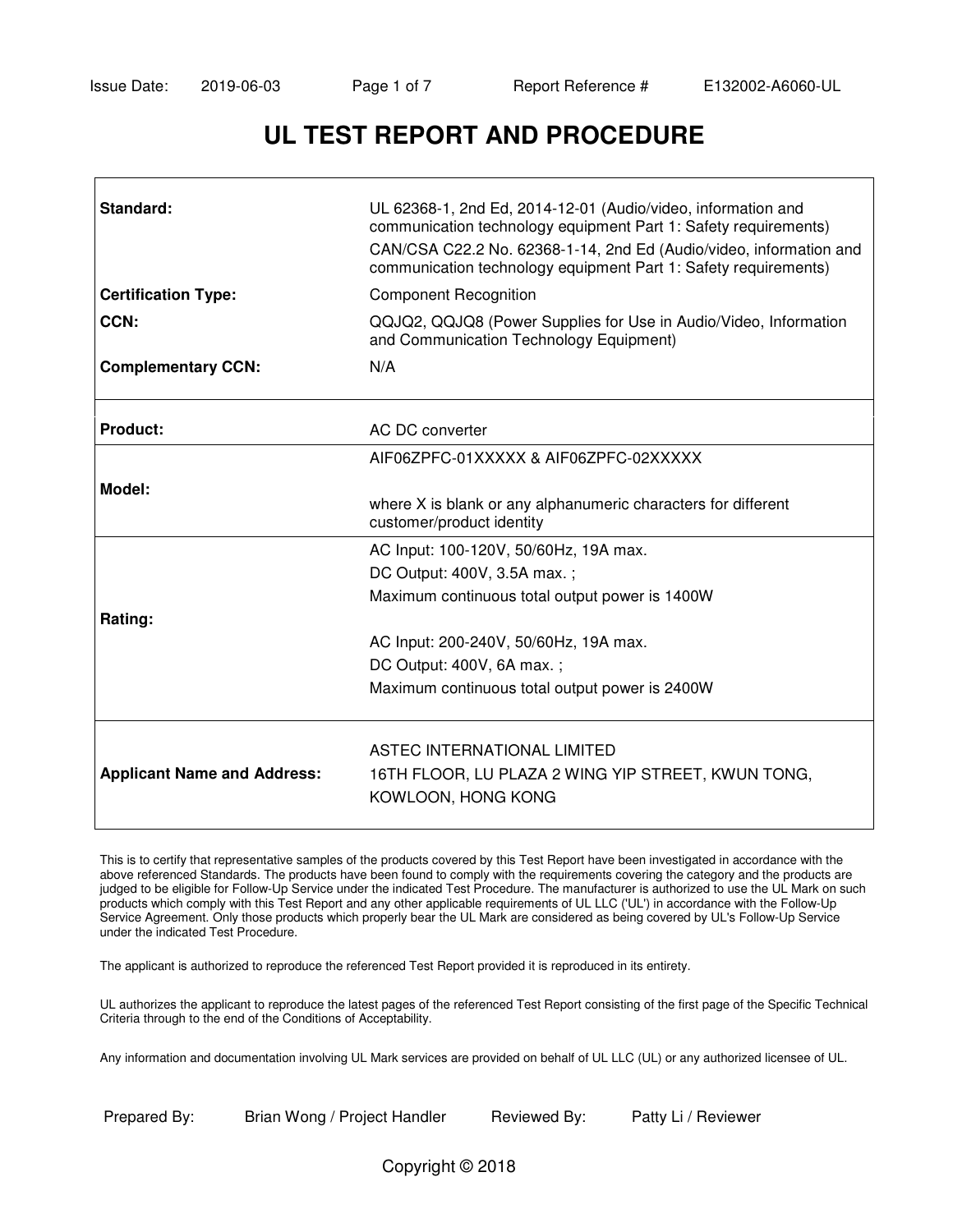#### **Supporting Documentation**

The following documents located at the beginning of this Procedure supplement the requirements of this Test Report:

A. Authorization - The Authorization page may include additional Factory Identification Code markings.

B. Generic Inspection Instructions -

- i. Part AC details important information which may be applicable to products covered by this Procedure. Products described in this Test Report must comply with any applicable items listed unless otherwise stated in the body of this Test Report.
- ii. Part AE details any requirements which may be applicable to all products covered by this Procedure. Products described in this Test Report must comply with any applicable items listed unless otherwise stated in the body of each Test Report.
- iii. Part AF details the requirements for the UL Certification Mark which is not controlled by the technical standard used to investigate these products. Products are permitted to bear only the Certification Mark(s) corresponding to the countries for which it is certified, as indicated in each Test Report.

#### **Product Description**

- This is a build-in type non-isolated AC to DC converter.

- Basic insulation is provided between primary circuit and metal base plate.

#### **Model Differences**

AIF06ZPFC-01XXXXX is same as AIF06ZPFC-02XXXXX except for jumper JP1500 on the baseplate of AIF06ZPFC-02

| <b>Test Item Particulars</b>                           |                                         |
|--------------------------------------------------------|-----------------------------------------|
| Classification of use by                               | Ordinary person                         |
| <b>Supply Connection</b>                               | <b>AC Mains</b>                         |
| Supply % Tolerance                                     | $+10\% - 10\%$                          |
| Supply Connection - Type                               | To be considered in end system          |
| Considered current rating of protective device as part | $30 A$ ;                                |
| of building or equipment installation                  | building;                               |
| Equipment mobility                                     | for building-in                         |
| Over voltage category (OVC)                            | <b>OVC II</b>                           |
| Class of equipment                                     | Class I                                 |
| <b>Access location</b>                                 | N/A                                     |
| Pollution degree (PD)                                  | PD <sub>2</sub>                         |
| Manufacturer's specified maximum operating             | Maximum baseplate temperature of 100 °C |
| ambient                                                |                                         |
| IP protection class                                    | IPX0                                    |
| Power Systems                                          | TN                                      |
|                                                        | TT                                      |
| Altitude during operation (m)                          | 4000 m                                  |
| Altitude of test laboratory (m)                        | 2000 m or less                          |
| Mass of equipment (kg)                                 | Approx. 0.28 kg                         |
|                                                        |                                         |

**Technical Considerations**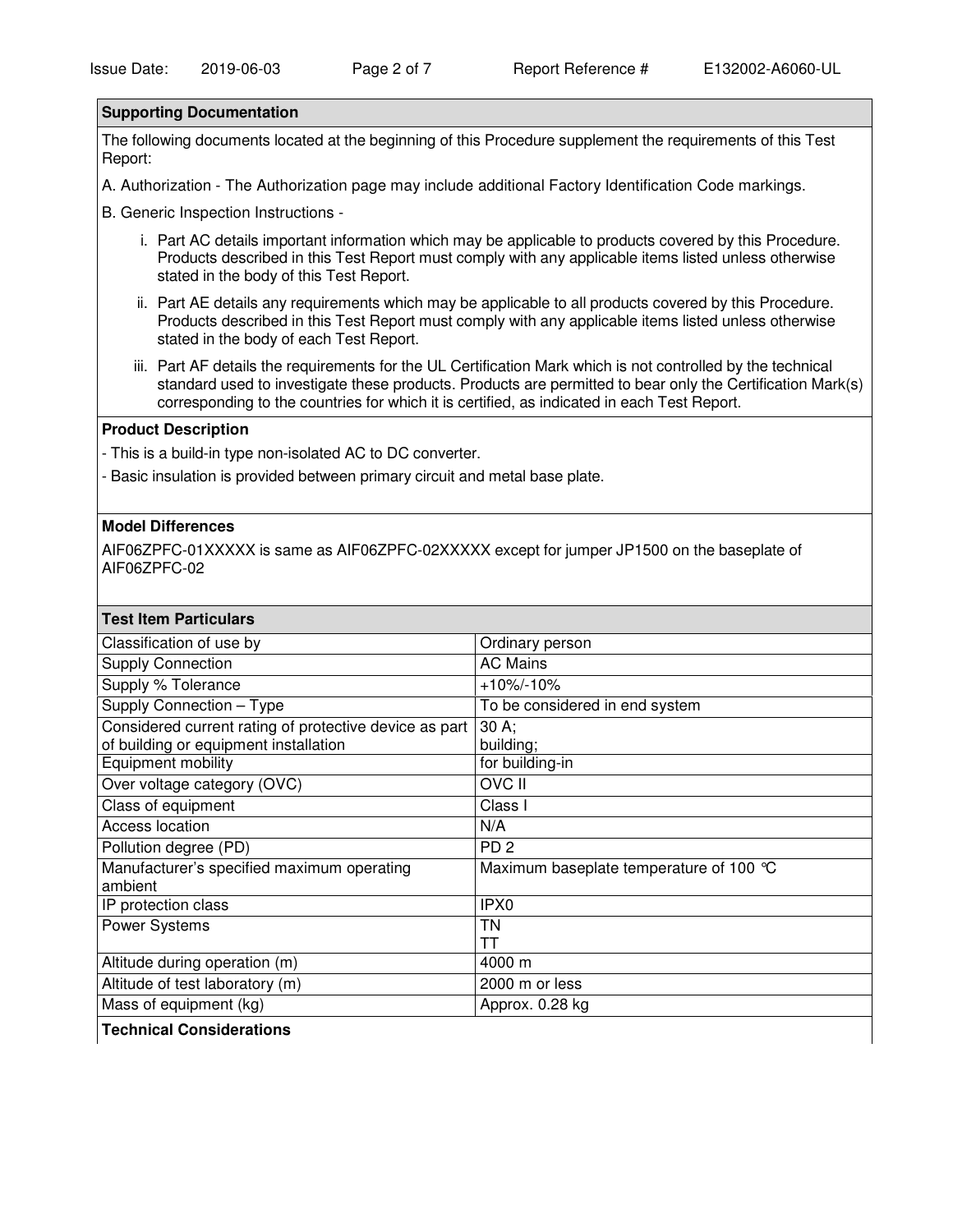- The product was submitted and evaluated for use at the maximum ambient temperature (Tma) permitted by the manufacturer's specification of : Maximum baseplate temperature of 100 °C
- The product is intended for use on the following power systems : TN, TT
- Considered current rating of protective device as part of the building installation (A) : 30
- Mains supply tolerance (%) or absolute mains supply values : +10%/-10%
- The equipment disconnect device is considered to be : To be considered in end system
- The following are available from the Applicant upon request : Installation (Safety) Instructions / Manual

# **Engineering Conditions of Acceptability**

For use only in or with complete equipment where the acceptability of the combination is determined by UL LLC. When installed in an end-product, consideration must be given to the following:

- The following product-line tests are conducted for this product: Earthing Continuity
- The end-product Electric Strength Test is to be based upon a maximum working voltage of : Primary Earthed Dead Metal: 334.58 Vrms / 577.08 Vpk
- The following output circuits are at ES3 energy levels : All outputs
- The following output circuits are at PS3 energy levels : All outputs
- The maximum investigated branch circuit rating is : 30 A
- The investigated Pollution Degree is : 2
- An investigation of the protective bonding terminals has : not been conducted
- The following end-product enclosures are required : Mechanical, Electrical, Fire
- The maximum continuous power supply output (Watts) relied on forced air cooling from : 27.6 CFM fan at 1.5 cm applied at input side
- The power supply was evaluated to be used at altitudes up to : 4,000 m
- These products have no in-line fuse. Fuse (JDYX), Littlefuse, rated 25A, 500V was used during the test. A suitable fuse shall be provided by end-use equipment.
- The subject products are not intended to be repaired by service personnel in case of failure or component defect (unit can be thrown away).
- These products maintain basic insulation provided between primary circuit and metal base plate. Clearance was evaluated for altitude up to 4000m above sea level, overvoltage category II.
- Proper bonding to the end-product main protective earthing termination is: Metal base plate maybe connected to Earth during end product installation, proper bonding to be considered in the end product.

# **Additional Information**

N/A

# **Additional Standards**

The product fulfills the requirements of:

# **Markings and Instructions**

| Clause Title                                                                | Marking or Instruction Details                                               |
|-----------------------------------------------------------------------------|------------------------------------------------------------------------------|
| Equipment identification marking<br>- Manufacturer identification           | Listees or Recognized companys name, Trade Name, Trademark or File<br>Number |
| Equipment identification marking   Model Number<br>l – model identification |                                                                              |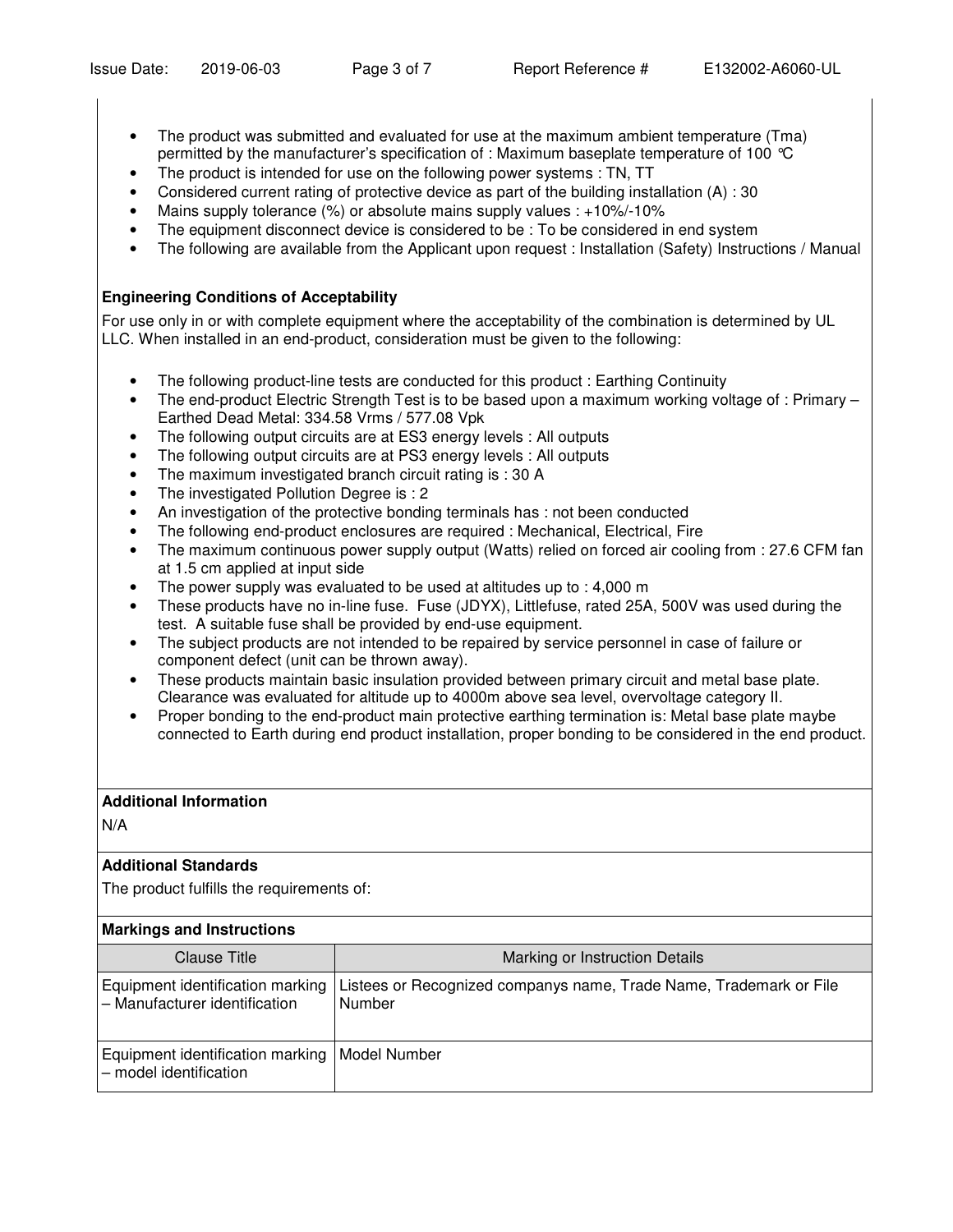| Equipment rating marking $-$                     | "Input Ratings (voltage, frequency/dc, current/power)", "Output Ratings" |  |  |  |
|--------------------------------------------------|--------------------------------------------------------------------------|--|--|--|
| ratings                                          | (voltage, frequency/dc, current/power)"                                  |  |  |  |
| <b>Special Instructions to UL Representative</b> |                                                                          |  |  |  |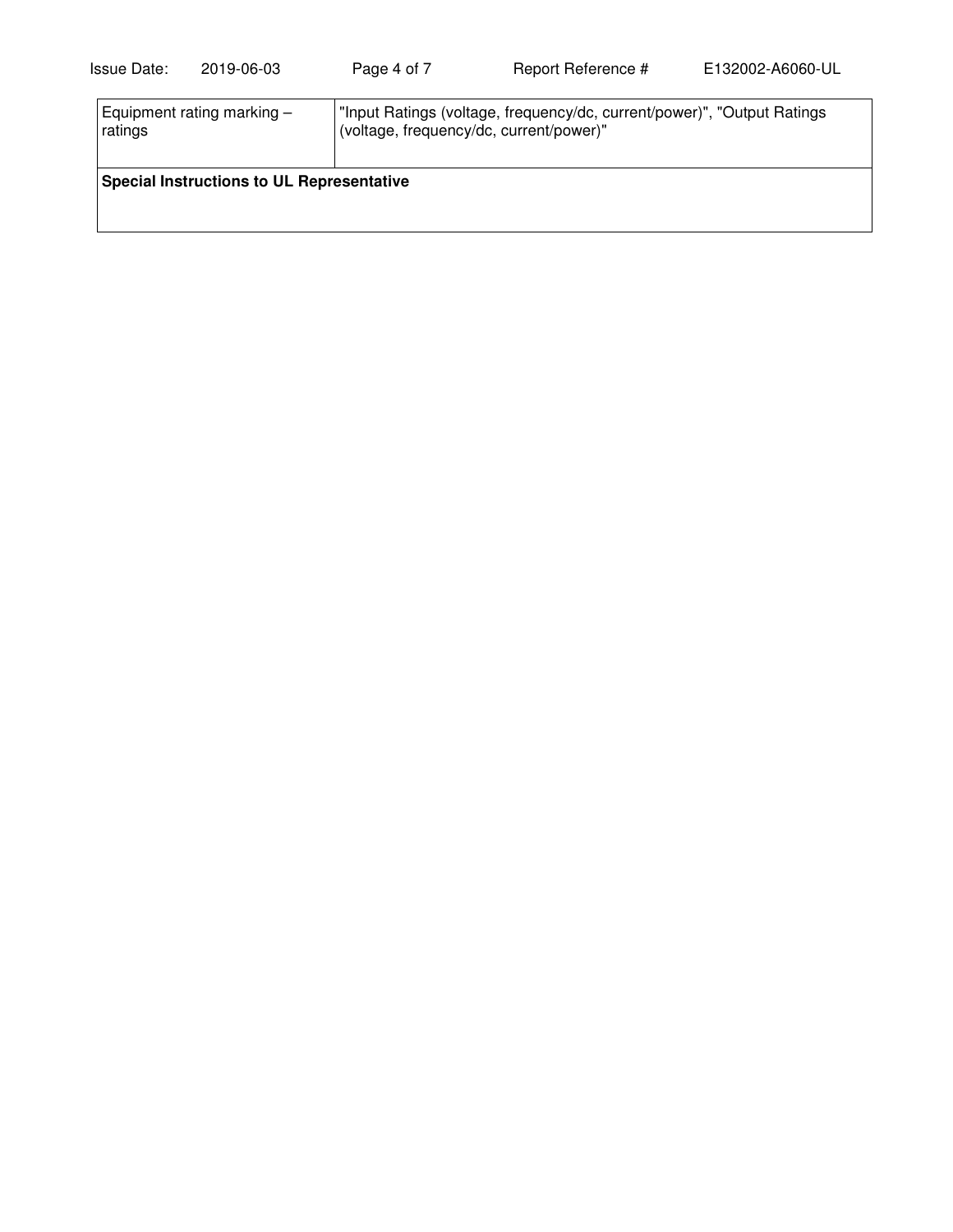| <b>BD1.0</b> | <b>TABLE: Production-Line Testing Requirements</b>                                        |                                  |            |            |        |         |
|--------------|-------------------------------------------------------------------------------------------|----------------------------------|------------|------------|--------|---------|
| <b>BD1.1</b> | Electric Strength Test Special Constructions - Refer to Generic Inspection Instructions,  |                                  |            |            |        |         |
|              |                                                                                           | Part AC for further information. |            |            |        |         |
| Model        | Component                                                                                 | Removable parts                  | Test probe | Test V rms | Test V | Test    |
|              |                                                                                           |                                  | location   |            | dc     | Time, s |
| All models   | <b>EUT</b>                                                                                |                                  | Primary to | 1500       | 2100   |         |
| covered in   |                                                                                           |                                  | Secondary  |            |        |         |
| this report  |                                                                                           |                                  |            |            |        |         |
| <b>BD1.2</b> | Earthing Continuity Test Exemptions – This test is not required for the following models: |                                  |            |            |        |         |
|              |                                                                                           |                                  |            |            |        |         |
| <b>BD1.3</b> | Electric Strength Test Exemptions – This test is not required for the following models:   |                                  |            |            |        |         |
|              | $\overline{\phantom{0}}$                                                                  |                                  |            |            |        |         |
| <b>BD1.4</b> | Electric Strength Test Component Exemptions - The following solid-state components        |                                  |            |            |        |         |
|              | may be disconnected from the remainder of the circuitry during the performance of this    |                                  |            |            |        |         |
|              | test.                                                                                     |                                  |            |            |        |         |
|              |                                                                                           |                                  |            |            |        |         |

| <b>BE1.0</b> | Sample and Test Specifics for Follow-Up Tests at UL |          |                       |            |                |
|--------------|-----------------------------------------------------|----------|-----------------------|------------|----------------|
| Model        | Component                                           | Material | $\tau_{\mathsf{est}}$ | Sample (s) | Test Specifics |
|              |                                                     |          |                       |            |                |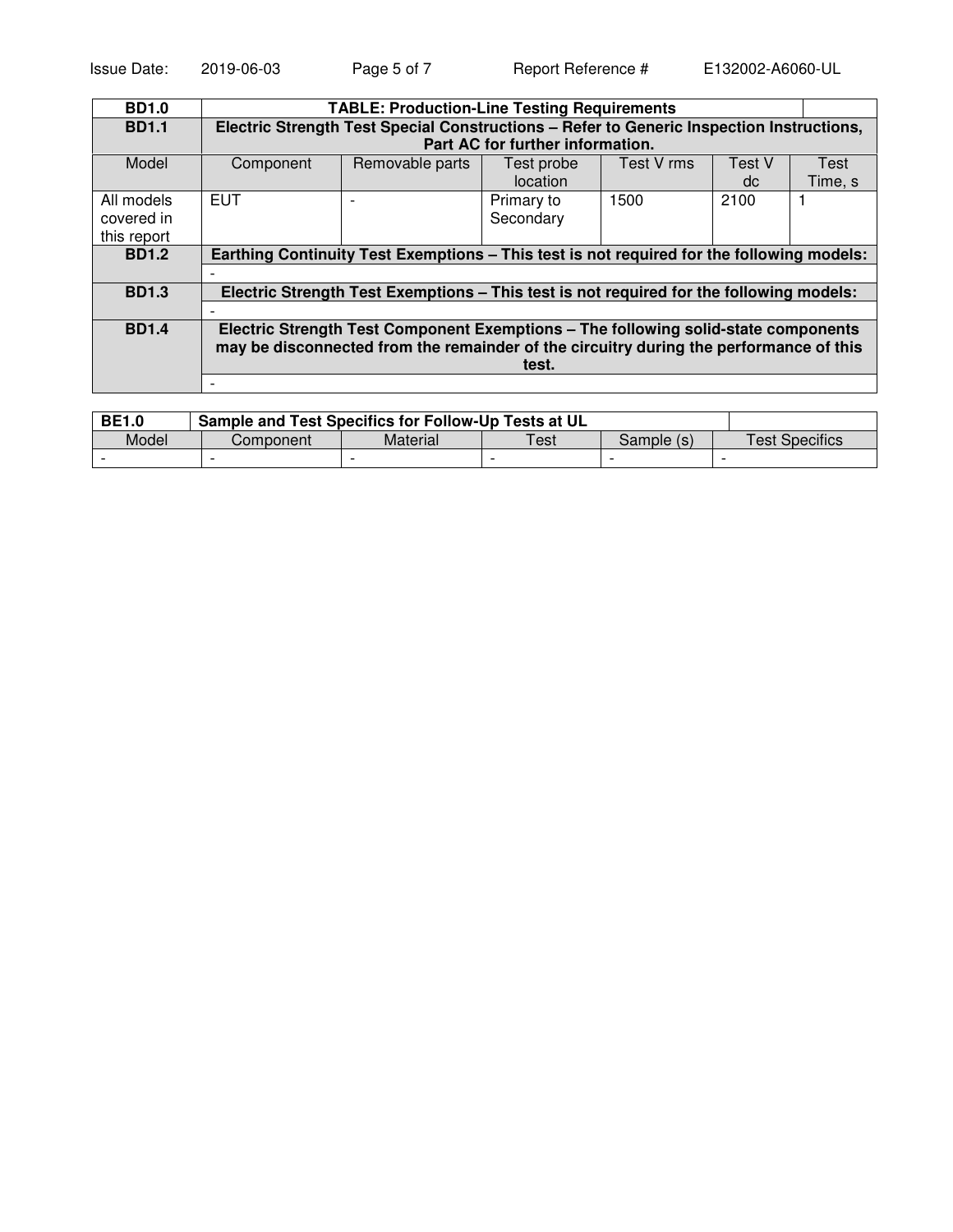Issue Date: 2019-06-03 Page 6 of 7 Report Reference #

E132002-A6060-UL

| 4.1.2                                                       | <b>TABLE: List of critical components</b> |                                                                             |                                                                                      |                                   | <b>Pass</b>              |               |
|-------------------------------------------------------------|-------------------------------------------|-----------------------------------------------------------------------------|--------------------------------------------------------------------------------------|-----------------------------------|--------------------------|---------------|
| Object / part No.                                           | Manufacturer/<br>trademark                | Type / model                                                                | Technical data                                                                       | <b>Product Category</b><br>CCN(s) | Mark(s) of<br>conformity | Supplement ID |
| <b>Plastic Enclosure</b>                                    | Sabic Innovative<br>Plastics US L LC      | <b>Ultem 1000</b>                                                           | 170 degC, V-0, min.<br>0.75mm thickness<br>Refer to ID7-01 for<br>overall dimension. | QMFZ2                             | UL<br>(E121562)          |               |
| Main PWB                                                    | interchangeable                           | interchangeable                                                             | V-0, min. 130 deg C                                                                  | ZPMV2                             | UL                       |               |
| <b>Control PWB</b>                                          | interchangeable                           | interchangeable                                                             | V-0, min.130 deg C                                                                   | ZPMV2                             | UL                       |               |
| Choke<br>(L300)                                             | Artesyn/Astec                             | 801-008120-XXXX<br>(where X is any<br>number which do<br>not affect safety) | Min. 130 deg C. See<br>enclosure ID4-01 for<br>details.                              | $\overline{\phantom{a}}$          |                          |               |
| <b>Bridge Rectifier</b><br>(D300, D301)                     | <b>IXYS</b>                               | <b>DSP45-12AZ</b>                                                           | Min. 1200V, Min. 45A                                                                 | --                                |                          |               |
| - Alternate                                                 | Interchangeable                           | Interchangeable                                                             | Min. 1200V, Min. 45A                                                                 | --                                | $-$                      |               |
| Power Transistor<br>(Q300, Q301, Q302,<br>Q303, Q304, Q305) | Infineon                                  | IPL60R065C7                                                                 | Min. 600V, 51A                                                                       |                                   |                          |               |
| - Alternate                                                 | interchangeable                           | interchangeable                                                             | Min. 600V, Min. 51A                                                                  | --                                | $-$                      |               |
| <b>Current Transformer</b><br>(T300, T301)                  | <b>3L Electronic</b>                      | EE5.0-202U-10KHZ<br>800-003352-0202                                         | 125 degC. See<br>enclosure ID4-02 for<br>details.                                    | --                                | --                       |               |
| Alternate                                                   | Delta                                     | 86H-18038<br>800-003352-0202                                                | 125 degC. See<br>enclosure ID4-03 for<br>details.                                    | $\overline{a}$                    |                          |               |
| Aux. Transformer<br>(T1200)                                 | Artesyn/Astec                             | 801-008121-XXXX<br>(where X is any<br>number which do<br>not affect safety) | 130 degC. See<br>enclosure ID4-04 for<br>details.                                    | --                                | $-$                      |               |
| <b>Base Plate</b>                                           | Interchangeable                           | Interchangeable                                                             | Aluminium                                                                            | н.                                | --                       |               |